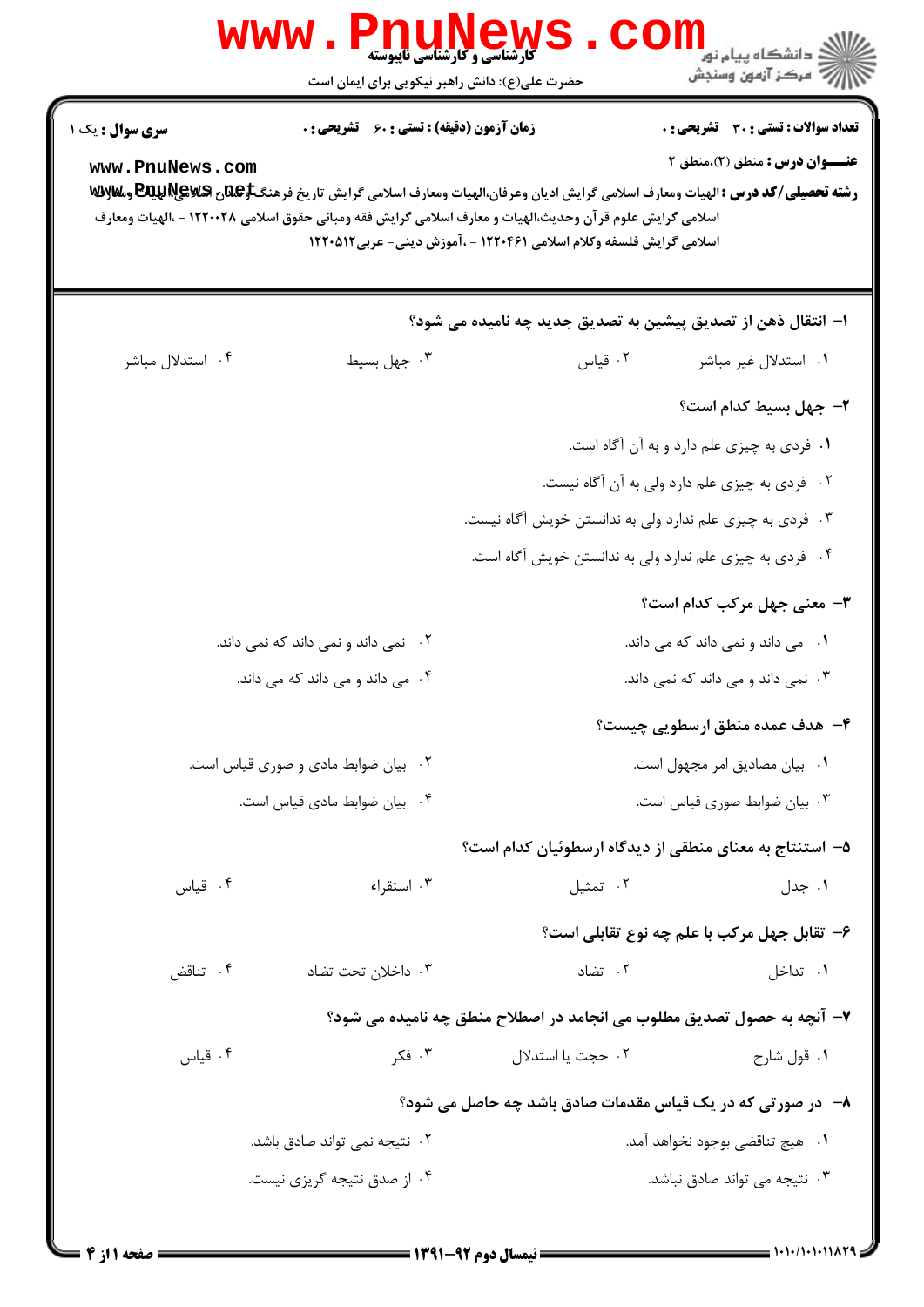|                                           | <b>WWW.PN</b><br><b>کارشناسی و کارشناسی ناپیوسته</b><br>حضرت علی(ع): دانش راهبر نیکویی برای ایمان است                                                                                                                                                                                               |                                                                            | ڪ دانشڪاه پيا <sub>م</sub> نور<br><mark>√</mark> مرڪز آزمون وسنڊش             |
|-------------------------------------------|-----------------------------------------------------------------------------------------------------------------------------------------------------------------------------------------------------------------------------------------------------------------------------------------------------|----------------------------------------------------------------------------|-------------------------------------------------------------------------------|
| <b>سری سوال : ۱ یک</b><br>www.PnuNews.com | <b>زمان آزمون (دقیقه) : تستی : 60 ٪ تشریحی : 0</b><br>رشته تحصیلی/کد درس : الهیات ومعارف اسلامی گرایش ادیان وعرفان،الهیات ومعارف اسلامی گرایش تاریخ فرهنگ <del>\$EQU</del> R و&wy و&wy<br>اسلامی گرایش علوم قر آن وحدیث،الهیات و معارف اسلامی گرایش فقه ومبانی حقوق اسلامی ۱۲۲۰۰۲۸ - ،الهیات ومعارف | اسلامی گرایش فلسفه وکلام اسلامی ۱۲۲۰۴۶۱ - ،آموزش دینی- عربی۱۲۲۰۵۱۲         | <b>تعداد سوالات : تستی : 30 ٪ تشریحی : 0</b><br>عنـــوان درس: منطق (٢)،منطق ٢ |
|                                           |                                                                                                                                                                                                                                                                                                     |                                                                            | ۹- اعتبار قیاس مستلزم چیست؟                                                   |
| ۰۴ صدق مقدمات                             | ۰۳ کذب مقدمات                                                                                                                                                                                                                                                                                       | ۰۲ کذب نتیجه                                                               | ۰۱ صدق نتيجه                                                                  |
|                                           |                                                                                                                                                                                                                                                                                                     |                                                                            | <b>۱۰</b> قیاس استثنائی چه قیاسی است؟                                         |
|                                           | ۲. قضایای آن حمیله است.                                                                                                                                                                                                                                                                             | ١. نتيجه يا نقيض نتيجه عيناً درمقدمات وجود دارد.                           |                                                                               |
|                                           | ۴. نتیجه در مقدمات وجود دارد.                                                                                                                                                                                                                                                                       |                                                                            | ۰۳ نقیض نتیجه در مقدمات وجود دارد.                                            |
|                                           |                                                                                                                                                                                                                                                                                                     |                                                                            | 11– متداول ترين قياس منحرفه كدام است؟                                         |
| ۰۴ قياس منحرف                             | ۰۳ قیاس خلف                                                                                                                                                                                                                                                                                         | ۰۲ قیاس مضمر                                                               | ٠١ قياس مركب                                                                  |
|                                           |                                                                                                                                                                                                                                                                                                     |                                                                            | <b>۱۲</b> - شرایط انتاج قیاس استثنائی متصله کدام است؟                         |
|                                           | ۰۲ رفع تالی نتیجه می دهد رفع مقدم را                                                                                                                                                                                                                                                                |                                                                            | ٠١. وضع تالي نتيجه مي دهد وضع مقدم را                                         |
|                                           | ۰۴ رفع مقدم نتيجه مي دهد وضع تالي را                                                                                                                                                                                                                                                                | ۰۳ وضع مقدم نتيجه مي دهم رفع تالي را                                       |                                                                               |
|                                           |                                                                                                                                                                                                                                                                                                     | ۱۳- در قیاس استثنائی متصله در چهار شکل متصور آن، چند شکل منتج است؟         |                                                                               |
| ۰۴ شکل                                    | ۰۳ شکل                                                                                                                                                                                                                                                                                              | ۰۲ شکل                                                                     | ۰۱ ۴ شکل                                                                      |
|                                           |                                                                                                                                                                                                                                                                                                     | ۱۴– قیاسی که مقدمه آن حذف شده باشد چه نام دارد؟                            |                                                                               |
|                                           | ۰۲ قیاس استثنائی متصله                                                                                                                                                                                                                                                                              |                                                                            | ۰۱ قیاس استثنائی                                                              |
| ۰۴ قیاس استثنائی منفصله مرخم              |                                                                                                                                                                                                                                                                                                     |                                                                            | ۰۳ قیاس استثنائی متصله مضمر                                                   |
|                                           |                                                                                                                                                                                                                                                                                                     | ۱۵– در قیاس استثنائی منفصله حقیقته در چهار شکل متصور آن، چند شکل منتج است؟ |                                                                               |
| ۰۴ شکل                                    | ۰۳ شکل                                                                                                                                                                                                                                                                                              | ۰۲ شکل                                                                     | ۰۱ ۴ شکل                                                                      |
|                                           | ۱۶ - در قیاس( یا این دیوار سفید است و یا این دیوار سبز است. لکن این دیوار سفید است) چه نتیجه ای بدست می آید؟                                                                                                                                                                                        |                                                                            |                                                                               |
|                                           | ۰۲ این دیوار هم سبز است و هم سفید.                                                                                                                                                                                                                                                                  |                                                                            | ٠١. اين ديوار نه سبز است نه سفيد.                                             |
|                                           | ۰۴ این دیوار سبز است.                                                                                                                                                                                                                                                                               |                                                                            | ۰۳ این دیوار سبز نیست.                                                        |
|                                           | Ⅳ- با توجه به شرايط انتاج قياس استثنائي منفصله مانعه الجمع چند شكل در اين قياس منتج است؟                                                                                                                                                                                                            |                                                                            |                                                                               |
| ۰۴ شکل                                    | ۰۳ شکل                                                                                                                                                                                                                                                                                              | ۲. ۳ شکل                                                                   | ۰۱ ۲ شکل                                                                      |
|                                           |                                                                                                                                                                                                                                                                                                     |                                                                            |                                                                               |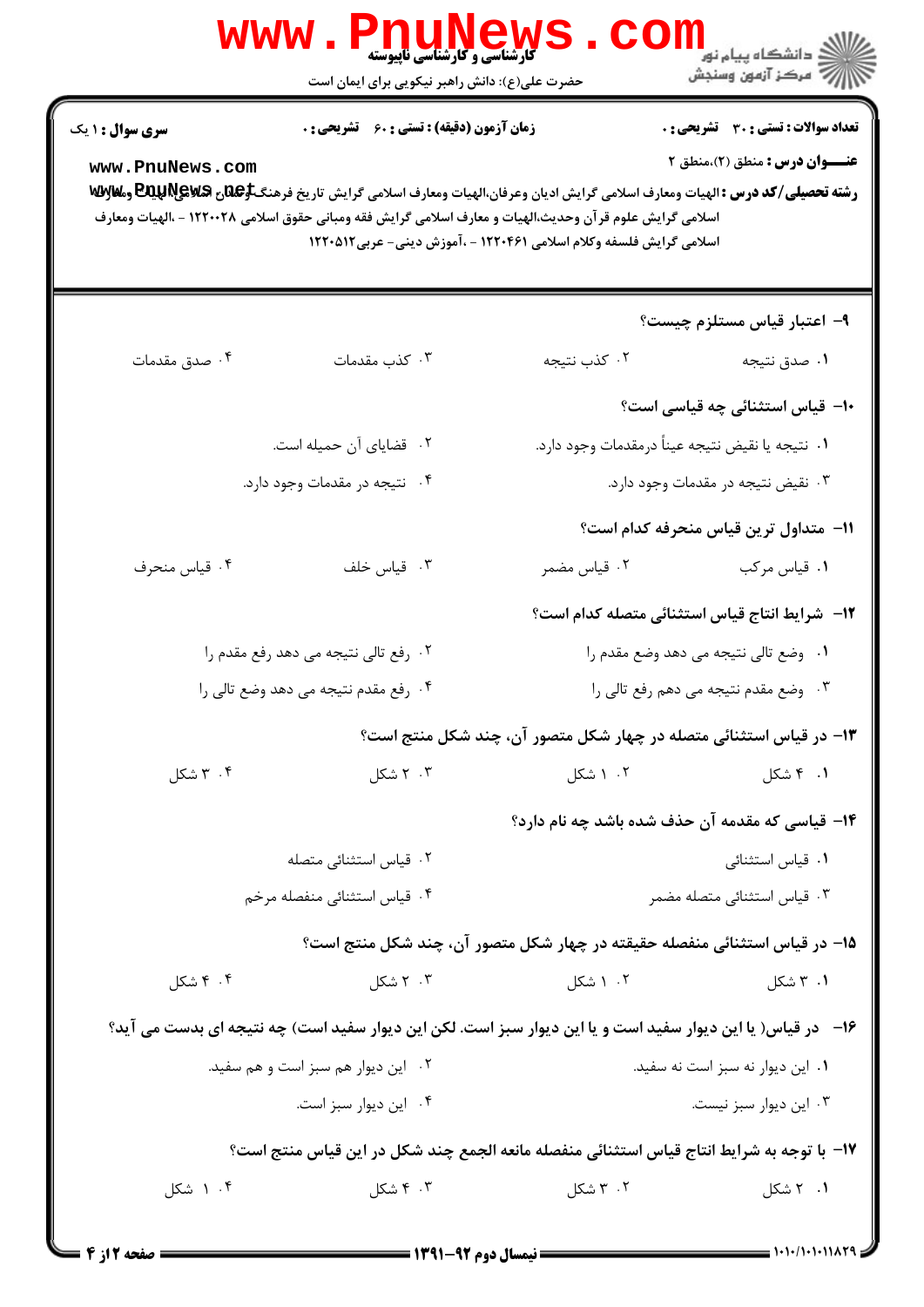|                                    | <b>WWW.PNUNEWS</b><br><b>گارشناسی و کارشناسی ناپیوسته</b><br>حضرت علی(ع): دانش راهبر نیکویی برای ایمان است |                                                                                                                                                                                 | <mark>د</mark> دانشگاه پيام نو <mark>ر</mark><br>أأأ مركز آزمون وسنجش                                                                                                                                              |
|------------------------------------|------------------------------------------------------------------------------------------------------------|---------------------------------------------------------------------------------------------------------------------------------------------------------------------------------|--------------------------------------------------------------------------------------------------------------------------------------------------------------------------------------------------------------------|
| سری سوال : ۱ یک<br>www.PnuNews.com | <b>زمان آزمون (دقیقه) : تستی : 60 ٪ تشریحی : 0</b>                                                         | اسلامی گرایش علوم قر آن وحدیث،الهیات و معارف اسلامی گرایش فقه ومبانی حقوق اسلامی ۱۲۲۰۰۲۸ - ،الهیات ومعارف<br>اسلامی گرایش فلسفه وکلام اسلامی ۱۲۲۰۴۶۱ - ،آموزش دینی- عربی۱۲۲۰۵۱۲ | تعداد سوالات : تستي : 30 ٪ تشريحي : 0<br><b>عنـــوان درس :</b> منطق (۲)،منطق ۲<br>رشته تحصیلی/کد درس : الهیات ومعارف اسلامی گرایش ادیان وعرفان،الهیات ومعارف اسلامی گرایش تاریخ فرهنگ <del>\$EQU</del> R و&wy و&wy |
|                                    |                                                                                                            |                                                                                                                                                                                 | <b>۱۸</b> - بهترین شکل و بهترین ضرب در قیاس اقترانی کدام است؟                                                                                                                                                      |
|                                    | ۰۲ شکل اول- ضرب اول                                                                                        |                                                                                                                                                                                 | ۰۱ شکل دوم – ضرب اول                                                                                                                                                                                               |
|                                    | ۰۴ شکل دوم- ضرب اول                                                                                        |                                                                                                                                                                                 | ۰۳ ضرب اول- شکل سوم                                                                                                                                                                                                |
|                                    |                                                                                                            |                                                                                                                                                                                 | ۱۹– شکل اول قیاس اقترانی چگونه است؟                                                                                                                                                                                |
|                                    |                                                                                                            | ۰۱ حد وسط در مقدمه اول مجهول و در مقدمه دوم موضوع است                                                                                                                           |                                                                                                                                                                                                                    |
|                                    |                                                                                                            | ۰۲ حد وسط در مقدمه اول موضوع و در مقدمه دوم مجهول است                                                                                                                           |                                                                                                                                                                                                                    |
|                                    |                                                                                                            |                                                                                                                                                                                 | ۰۳ حد وسط در هر دو مقدمه مجهول است                                                                                                                                                                                 |
|                                    |                                                                                                            |                                                                                                                                                                                 | ۰۴ حد وسط در هر دو مقدمه موضوع است                                                                                                                                                                                 |
|                                    |                                                                                                            |                                                                                                                                                                                 | <b>۲۰</b> کدام گزینه از شرایط انتاج شکل دوم است؟                                                                                                                                                                   |
|                                    | ۰۲ موجبه بودن صغری                                                                                         | ۰۱ صغری و کبری هر دو سالبه باشند                                                                                                                                                |                                                                                                                                                                                                                    |
|                                    | ۰۴ کلی نبودن کبری                                                                                          |                                                                                                                                                                                 | ۰۳ اختلاف دو مقدمه درسلب و ایجاب                                                                                                                                                                                   |
|                                    |                                                                                                            | <b>۲۱</b> - قیاس اقترانی شکل دوم مولف از صغری موجیه کلیه و کبری سالبه کلیه چه نتیجه ای می دهد؟                                                                                  |                                                                                                                                                                                                                    |
| ۰۴ موجبه جزئيه                     | ۰۳ موجبه کلیه                                                                                              | ۰۲ سالبه جزئیه                                                                                                                                                                  | ٠١. سالبه كليه                                                                                                                                                                                                     |
|                                    |                                                                                                            |                                                                                                                                                                                 | <b>۲۲- چراقیاس روبرو ًمنتج نیست؟ هرالف ب است.هرج ب است.</b>                                                                                                                                                        |
|                                    | ۰۲ صغری جزئیه است                                                                                          |                                                                                                                                                                                 | ۰۱ عدم اختلاف دو مقدمه در کيف                                                                                                                                                                                      |
|                                    | ۰۴ هر دو موجبه هستند                                                                                       |                                                                                                                                                                                 | ۰۳ کبری کلی است                                                                                                                                                                                                    |
|                                    |                                                                                                            | هر کاتولیکی مسیحی است۔ هیچ شیعه ای مسیحی نیست                                                                                                                                   | <b>33</b> - قیاس اقترانی زیر چه شکلی است؟ و آیا منتج است یا خیر؟                                                                                                                                                   |
| ۰۴ شکل اول- منتج                   | ۰۳ شکل دوم-عقیم                                                                                            |                                                                                                                                                                                 |                                                                                                                                                                                                                    |
|                                    |                                                                                                            |                                                                                                                                                                                 | <b>34- نتیجه قیاس اقترایی شکل سوم، به چه صورتی است</b> ؟                                                                                                                                                           |
| ۰۴ کلیه                            | ۰۳ جزئیه                                                                                                   | ۰۲ سالبه                                                                                                                                                                        | ۰۱ موجبه                                                                                                                                                                                                           |
|                                    |                                                                                                            |                                                                                                                                                                                 | ۲۵– محصول استقراء تام چه قضیه ای است؟                                                                                                                                                                              |
| ۰۴ قضیه شخصیه                      | ۰۳ قضيه كليه خارجيه                                                                                        | ۰۲ قضیه مهمله                                                                                                                                                                   | ۰۱ قضیه جزئیه                                                                                                                                                                                                      |
| <b>ــــــــــ صفحه ۲ از ۴</b>      |                                                                                                            |                                                                                                                                                                                 |                                                                                                                                                                                                                    |